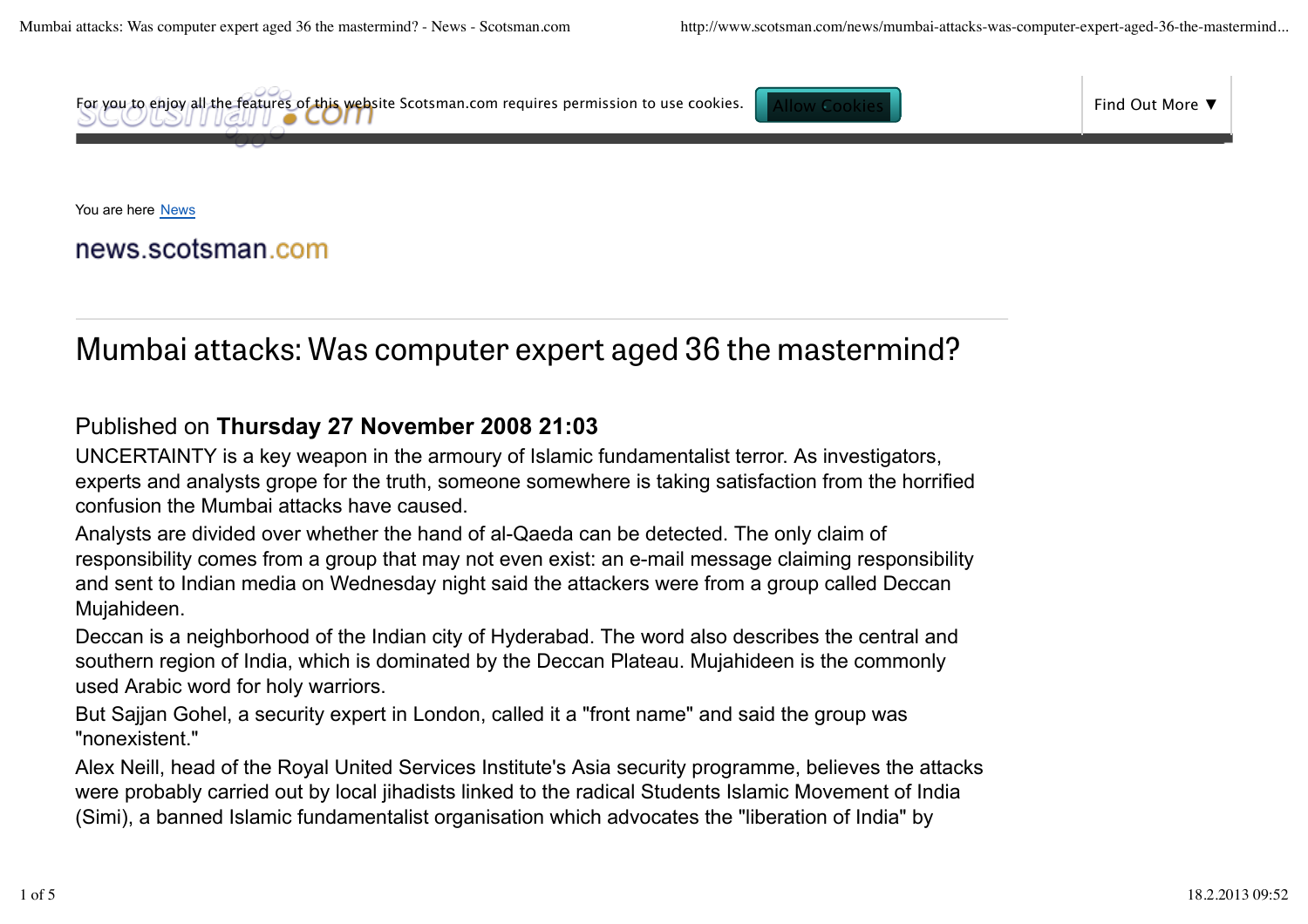For you to enjoy all the features of this website Scotsman.com requires permission to use cookies. Allow Cookies Find Out More ▼ Find Out More ▼

engineer suspected of being behind multiple bombings in Delhi, Jaipur, Bangalore and Ahmedabad earlier this year.

Qureshi, also known as Tauqeer, is from Mumbai and his expertise with internet security could have played a vital part in pulling off such an ambitious plot, said Mr Neill.

"He is an IT whizz-kid so it is quite possible he is the person investigators will be concentrating on. This is a great embarrassment to the Indian security services because it has been pulled off right under their noses."

Simi has declared jihad on India, the aim of which is to establish Dar-ul-Islam (land of Islam) by forcefully converting everyone to Islam.

Mr Neill said Deccan Muhajideen would be a militant offshoot of Simi which has carried out attacks across India. He added: "The perpetrators have obviously been highly trained and would have been sent to al-Qaeda training camps to prepare. I would be astonished if any of them are from Britain – they were probably recruited from the Mumbai region."

He reckons up to 100 terrorists would have been involved in the planning and execution of the attack and said it was surprising they had managed to keep it a secret.

Other analysts say that while it is not clear whether the Deccan Mujahideen claim is genuine, the attacks may have been carried out by a group called the Indian Mujahideen – also an offshoot of Simi and blamed by police for almost every major bomb attack in India, including explosions on commuter trains in Mumbai two years ago that killed 187 people.

Police said the Indian Mujahideen may also include former members of Bangladeshi militant group, Harkat-ul-Jihad al Islami. In an e-mail in September, the group denounced Mumbai's police anti-terrorist squad (ATS), accusing them of harassing Muslims.

"If this is the degree your arrogance has reached, and if you think that by these stunts you can scare us, then let the Indian Mujahideen warn all the people of Mumbai that whatever deadly attacks Mumbaikars will face in future, their responsibility would lie with the Mumbai ATS and their guardians," it said.

The Mumbai attacks appear to have been carefully coordinated, well-planned and involved a large

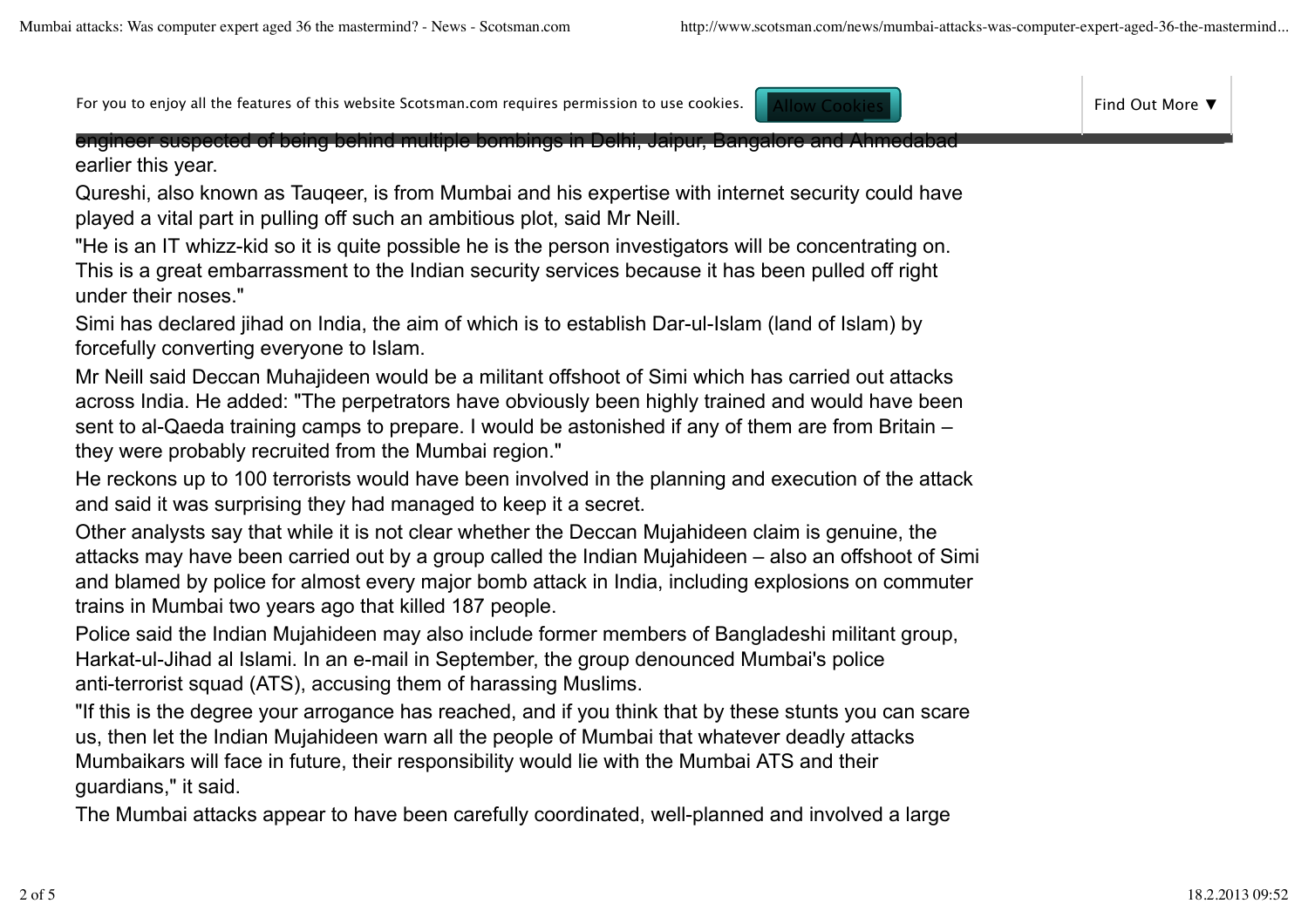For you to enjoy all the features of this website Scotsman.com requires permission to use cookies. Allow Cookies Find Out More ▼ Find Out More ▼

The Mumbai attacks also focused clearly on tourist targets, including two luxury hotels and a famous cafe.

In May, the Indian Mujahideen made a specific threat to attack tourist sites in India unless the government stopped supporting the United States in the international arena.

The threat was made in an e-mail claiming responsibility for bomb attacks that killed 63 people in the tourist city of Jaipur. The e-mail declared "open war against India" and included the serial number of a bicycle used in one bombing.

Indian Prime Minister Manmohan Singh has blamed a group with "external linkages" for the attacks. He said: "It is evident that the group which carried out these attacks, based outside the country, had come with single-minded determination to create havoc in the commercial capital of the country."

He could have been referring to either Pakistan or Bangladesh, which has also been accused by India of harbouring militant groups. Some security specialists believe there is likely to have been a degree of inspiration from, or link with, external groups allied to al-Qaeda, such as the Pakistan-based Lashkar-e-Taiba, which wants to see India expelled from Kashmir.

Eyewitnesses have reported hostage-takers speaking with a Kashmiri accent. However, Lashkare-Taiba yesterday denied any role in the Mumbai attacks.

Henry Wilkinson, a senior analyst with Janusian Security Risk Management, a London-based consultancy, said the tactics are different from the more common, post-9/11 attacks seen in Iraq and Afghanistan, but bear similar hallmarks. He said: "It's very interesting that they didn't go in using car bombs; it was more of a direct armed assault on a city. It's very reminiscent of the attacks in Saudi Arabia in 2003, when the gunmen were going around trying to find Westerners and kill them." Defiant and resilient city with people, not symbols, at its heart

JUST last week the former United States secretary of state Henry Kissinger sat with top executives from Goldman Sachs and India's Tata group to chat about American politics in one of the Taj Hotel's many opulent meeting rooms.

Last night, that wing of the building was engulfed in flames.

Supriya Nair, a Mumbai journalist, commenting on the fire, characterised the city's celebrated